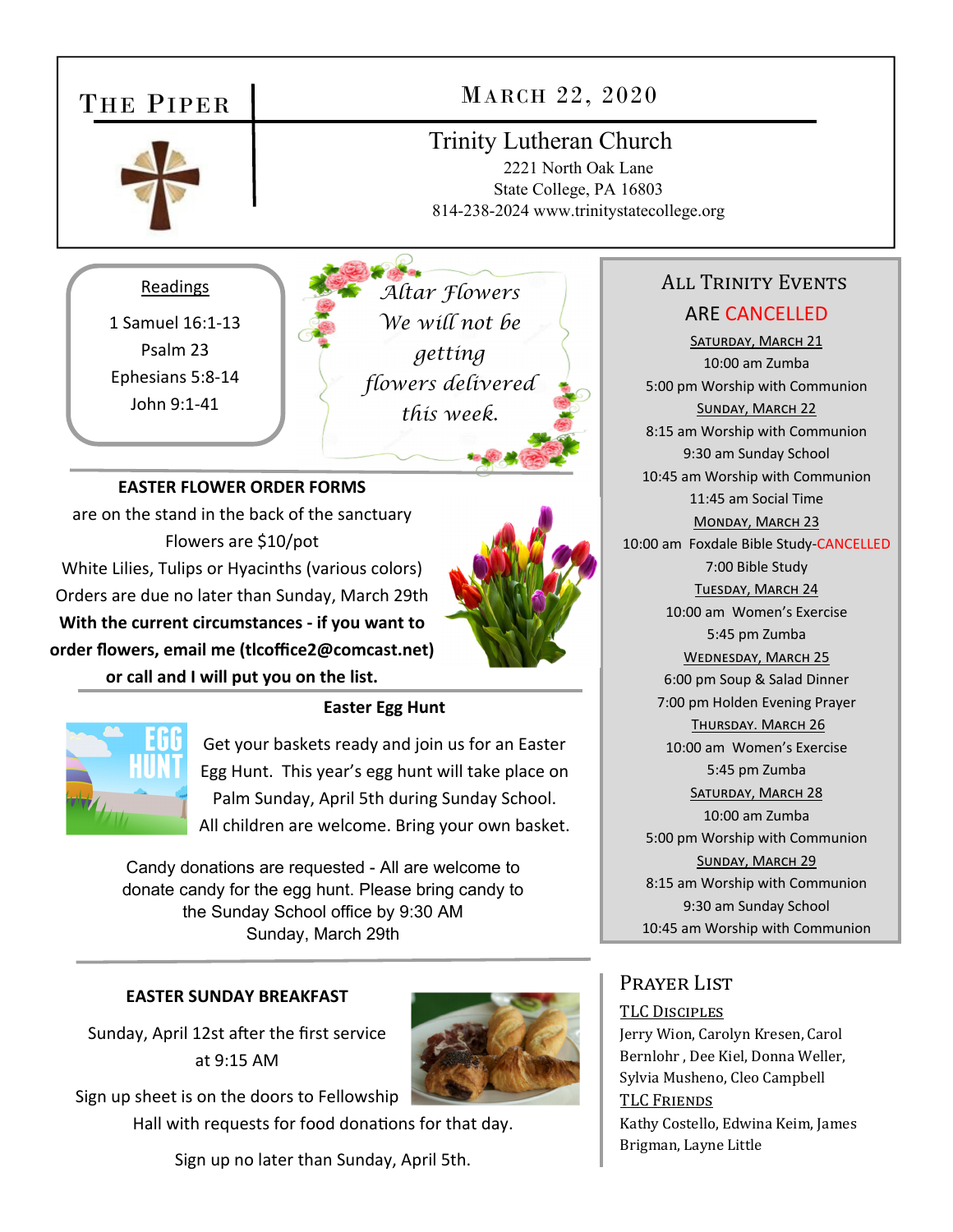#### **Lenten Soup & Salad**



Wednesdays in Lent

Please sign up on the doors to Fellowship Hall.

Dinner is at 6:00 pm Holden Evening Prayer at 7:00 pm

> Soups for Wednesday, March 25th:

Roasted Chicken Noodle Soup Spicy Clam, Chorizo & White Bean Soup Baked Potato & Bacon Soup

There is a Salad Bar and the "fixings" for Sandwiches, also donated desserts



### **YARD SALE HIATUS:**

Our 35th Annual Yard Sale is scheduled for Saturday, May 16th



from 8 AM to 1 PM **BUT** we may need to change this. At this point we are still hoping to be able to hold the Yard Sale on the above date.

As you clean out your closets and decide what to keep and what to get rid of, remember that our Yard Sale supports both the Park Forest Preschool and the Interfaith Human Services.

If you can't use it, there is probably someone out there who can. Don't throw your treasures away, donate them to a worthy cause.



All outside groups have been notified that we will not be open unƟl at least April 1st.

Please be aware that our

church building will be LOCKED. If you need access to the building, please call the office 238‐2024 or Pastor Ron's cell 933‐8514

Per the President's and the PA Governor's directive there will be not events held here at Trinity until at least April 1st.

If this goes on longer, we will get word out to everyone. At this point, please stay safe and well.

IF YOU NEED ANYTHING (food, medication, essentials) - Please email or call the office and leave a message - Pastor Ron and Beth will be checking messages. We will do our best to assist anyone who is in need.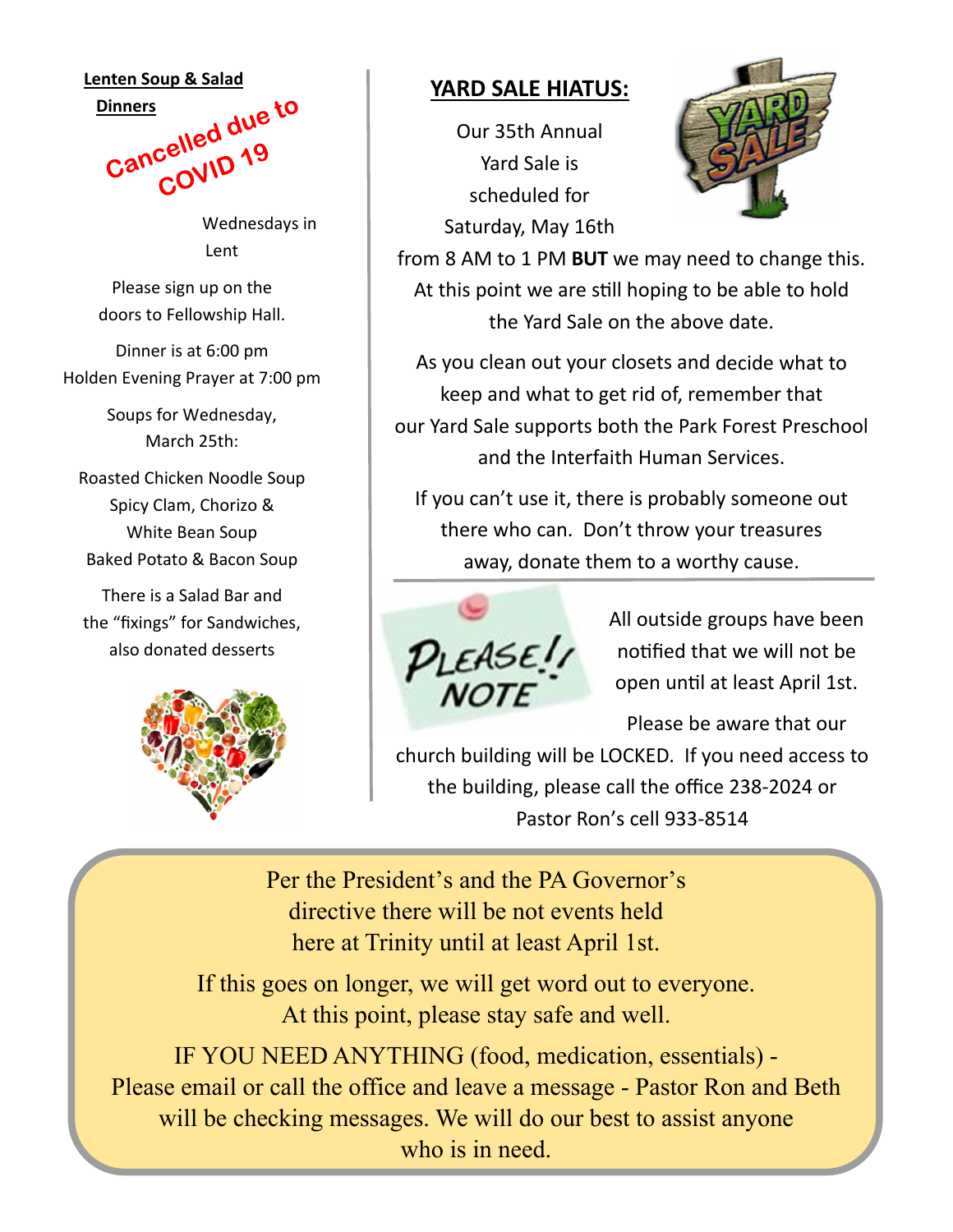## *From the Pastor's Desk*

March 21/22, 2020

Brothers and Sisters in Christ,

Grace to you and peace from God our Father and the Lord Jesus Christ!

As the pandemic continues to unfold our new "normal" changes day by day. Please know you are in my thoughts and prayers.

As per governmental guidance, we have closed our doors to both congregational and community activities until April 1, though I expect that we will need to extend our closure. Some say as long as 20 weeks! While I hope that does not happen, no one knows how things will develop. We all need to stay vigilant and careful.

At our March council meeting last evening, it was decided to clean and sanitize our building. During this shutdown, I am hopeful we can get few volunteers to help with the cleaning.

At last Sunday's worship, John Waters volunteered to video record the entire service. He plans, after some editing, to post the video on YouTube. Once it is posted we will send out the link so you can watch it if you wish. Beth, our Office Administrator, will be sending out the bulletin for that service so you can more easily follow along.

Obviously, our Wednesday Night Soup and Salad gatherings are suspended. While we will not provide food service for a gathered group, we can provide food for anyone who needs, wants or desires to get food. If you know of anyone in need or wanting a meal please, let us know here at the office. We can get soup or any other meal to them.

In lieu of Sunday school, we hope to email some items for families to do at home with their younger disciples.

For some of you, finances are becoming a major challenge. We understand that, but for others, your income may not be affected. Please note, as with you and your family bills continue to roll in, as you are able, please mail your financial support to this ministry to the church office. Thanks!

In the meantime, we place—as always—our faith and trust in God who reminds us in Isaiah 43:18-19:

"Remember not the former things, nor consider the things of old.

 Behold, I am doing a new thing; now it springs forth, do you not perceive it? (ESV)